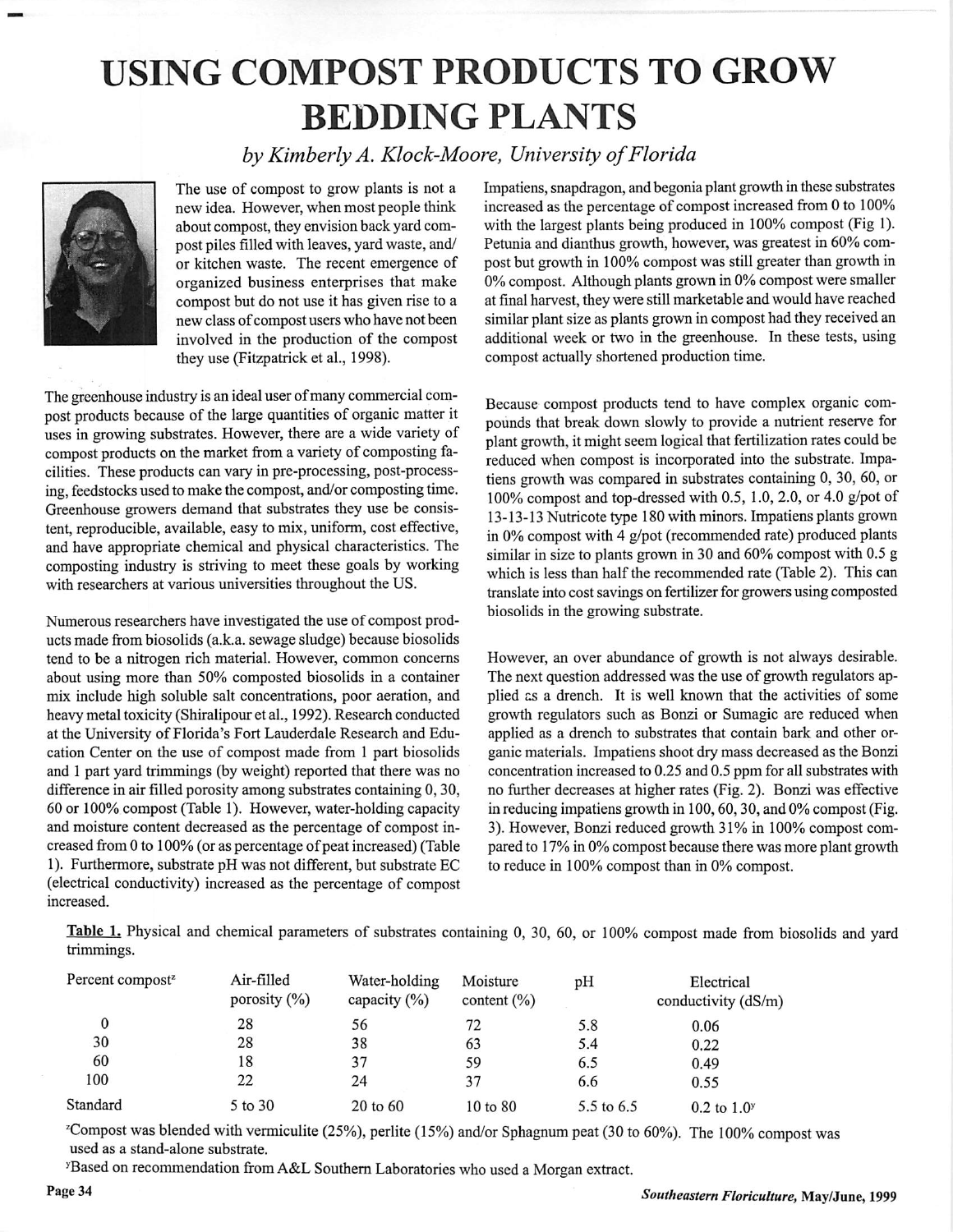|  |  |  |  |  |  | Table 2. Final impatiens size of plants grown in 0, 30, 60, or 100% compost and fertilized with 13-13-13 Nutricote type 180 with minors. |  |
|--|--|--|--|--|--|------------------------------------------------------------------------------------------------------------------------------------------|--|
|--|--|--|--|--|--|------------------------------------------------------------------------------------------------------------------------------------------|--|

| <b>Percent Compost</b> | <b>Fertilizer Rate (g/pot)</b> | Final Plant Size (cm) <sup>z</sup> |
|------------------------|--------------------------------|------------------------------------|
| $\bf{0}$               | 0.5                            | 6.67                               |
|                        | 1.0                            | 6.54                               |
|                        | 2.0                            | 7.94                               |
|                        | 4.0                            | 9.53                               |
| 30                     | 0.5                            | 9.40                               |
|                        | 1.0                            | 9.08                               |
|                        | 2.0                            | 10.85                              |
|                        | 4.0                            | 11.94                              |
| 60                     | 0.5                            | 9.40                               |
|                        | 1.0                            | 10.48                              |
|                        | 2.0                            | 12.07                              |
|                        | 4.0                            | 14.99                              |
| 100                    | 0.5                            | 13.14                              |
|                        | 1.0                            | 12.19                              |
|                        | 2.0                            | 13.65                              |
|                        | 4.0                            | 15.75                              |

<sup>z</sup> Plant size is calculated as average of plant height and width.

Compost products made from biosolids and yard trimmings have been successfully used to grow a variety of bedding plants. Further research needs to be conducted with these compost products on the growth of other plants (tropical perennials), post-production longev ity, and fate ofother chemicals applied. Growers contemplating using compost products in their operations should be aware that there are a variety ofthese products on the market and that not all compost made from biosolids and yard trimmings are the same. Results can and will vary with the compost product being used. Before a grower agrees to use a compost product, he/she should know: 1) what materials were composted (feedstocks); 2) what if any pre-processing was done; 3) what was the length of the composting time; 4) what if any postprocessing was done; and 5) was the compost aged or cured. They should also know the pH and EC of the finished compost product as well as the air-filled porosity and water-holding capacity. The majority of composting facilities will gladly supply this information to growers who ask. They want their end-users to be satisfied with the product.

**Reprinted** with permission from Florida Agriculture Experiment Station.



Figure 1.Growth of impatiens in 4" pots filled with Pro-Mix 'HP' or 0, 30, 60, or 100%) compost made from bisolids and yard trimmings.



Figure 3. Comparison of the effects of a Bonzi drench on impatiens plants grown in 0,30,60,or 100% compost and drenched with 0.25 ppm of Bonzi. The plant on the right is the un-treated control.